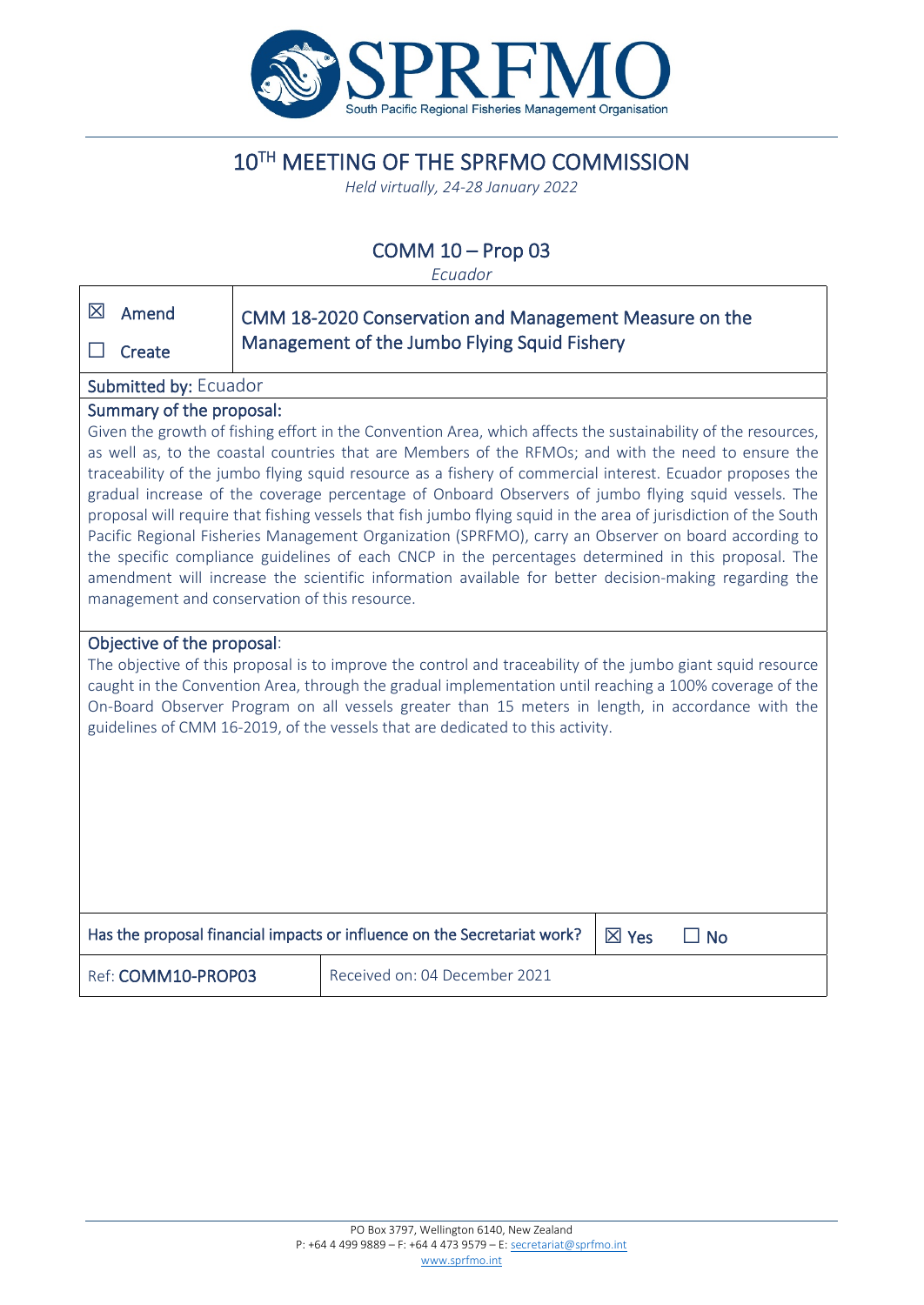

# CMM 18-2022[1](#page-1-0)

# Conservation and Management Measure on the Management of the Jumbo Flying Squid Fishery

*(Supersedes CMM 18-2020)*

#### The Commission of the South Pacific Regional Fisheries Management Organisation;

*NOTING* that there has been a substantial increase in catches of and fishing effort for jumbo flying squid in the Convention Area since 1990;

*CONCERNED* that there is uncertainty concerning the stock status and exploitation rate of jumbo flying squid;

*TAKING INTO ACCOUNT* the discussions at the 2<sup>nd</sup> Squid Workshop on 5-6 October 2019, Squid Workshop on 13-14 July 2021, 17-18 August 2021, 14-15 September 2021 and the 9<sup>th</sup> meeting of the Scientific Committee held virtually from 27 September to 02 October 2021;

*BEARING IN MIND* the commitment to apply the precautionary approach and take decisions based on the best scientific and technical information available as set out in Article 3 of the Convention;

*RECOGNISING* that a primary function of the Commission is to adopt Conservation and Management Measures (CMMs) to achieve the objective of the Convention, including, as appropriate, CMMs for particular fish stocks;

*AFFIRMING* its commitment to ensure the long-term conservation and sustainable management of jumbo flying squid stocks in accordance with the objective of the Convention;

*RECOGNISING* the need for effective monitoring and control and surveillance of fishing for jumbo flying squid in the implementation of this measure pending the establishment of monitoring, control and surveillance measures pursuant to Article 27 of the Convention;

*RECALLING* Articles 20(3) and 20(4) of the Convention;

*FURTHER RECALLING* the need set out in Article 4 of the Convention to ensure compatibility of CMMs established for the high seas and those adopted for areas under national jurisdiction, and the duty of Contracting Parties to cooperate to this end;

*RECALLING* also Article 21(1) of the Convention;

*ADOPTS* the following CMM in accordance with Articles 8 and 21 of the Convention:

## General Provisions

- 1. This CMM applies to all vessels flagged to Members and Cooperating Non-Contracting Parties (CNCPs) engaged in or intending to engage in fishing for jumbo flying squid (*Dosidicus gigas*) in the Convention Area.
- 2. Only fishing vessels duly authorised pursuant to Article 25 of the Convention and in accordance with CMM 05-2021 (Record of Vessels) that are flagged to Members and CNCPs shall participate in the fishery for jumbo flying squid in the Convention Area.

<span id="page-1-0"></span><sup>1</sup> [CMM 12-2021 supersedes 12-2020]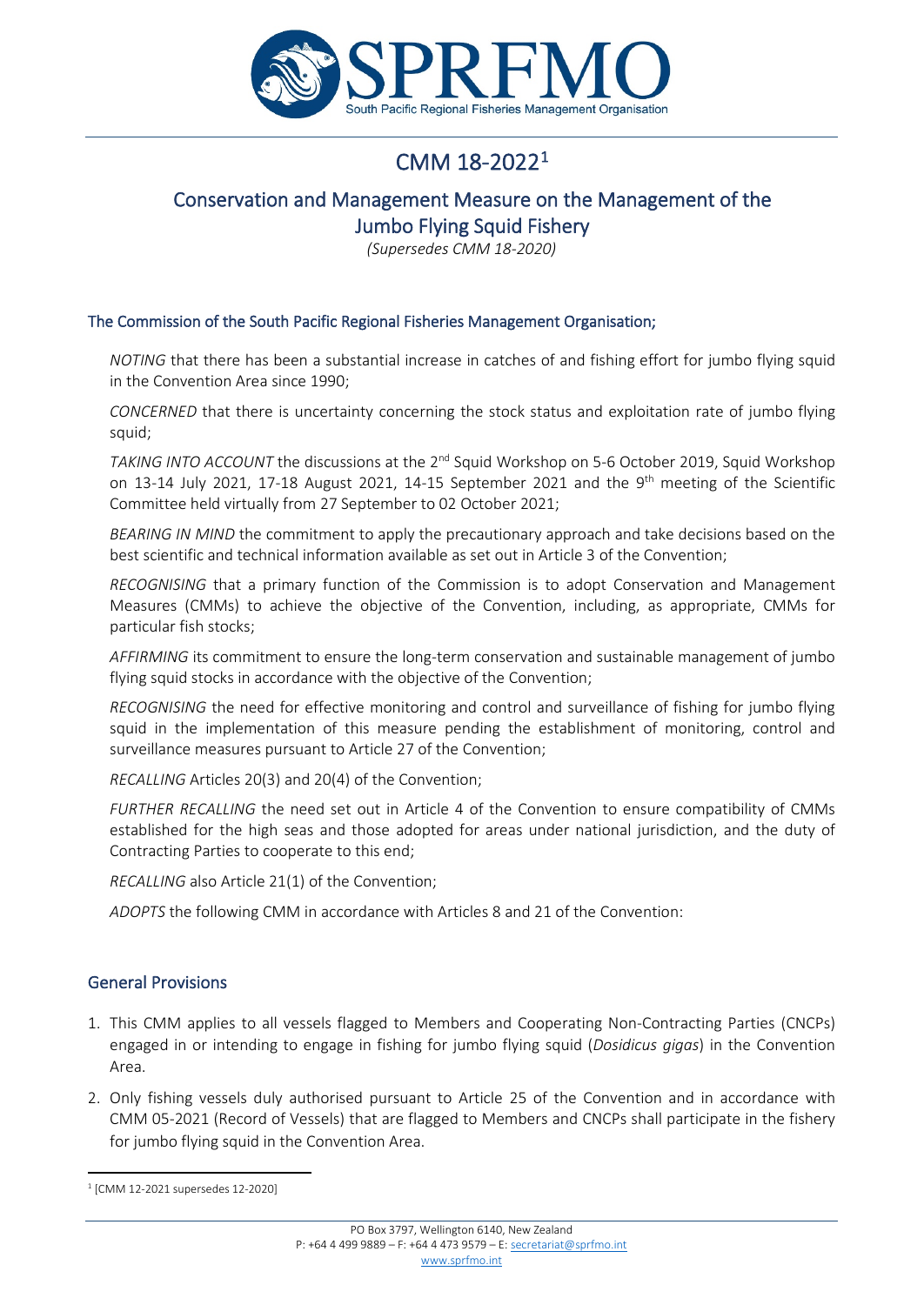

### Data Collection and Reporting

- 3. Each Member and CNCP participating in the jumbo flying squid fishery shall collect, verify, and provide all required data to the Executive Secretary, in accordance with CMM 02-2021 (Data Standards) and using the templates prepared by the Secretariat and available on the SPRFMO website, including an annual catch report detailing catches on a monthly basis. The template for the reporting of catch and effort data shall be developed by the Secretariat and submitted to the Scientific Committee and the Commission for consideration at the annual meeting in 2022.
- 4. The Executive Secretary shall verify the annual catch reports submitted by Members and CNCPs against the submitted data. The Executive Secretary shall inform Members and CNCPs of the outcome of the verification exercise and any possible discrepancies encountered.

## Monitoring and Control

- 5. Members and CNCPs participating in the jumbo flying squid fisheries shall implement a vessel monitoring system (VMS) in accordance with CMM 06-2020 (VMS) and other relevant CMMs adopted by the Commission.
- 6. Each Member and CNCP participating in the jumbo flying squid fishery shall provide the Executive Secretary a list of vessels<sup>[2](#page-2-0)</sup> they have authorised to fish in the fishery in accordance with Article 25 of the Convention and CMM 05-2021 (Record of Vessels) and other relevant CMMs adopted by the Commission. They shall also notify the Executive Secretary of the vessels that have actively fished or engaged in transhipment in the Convention Area within 30 days of the end of each year. The Executive Secretary shall maintain lists of the vessels so notified and will make them available on the SPRFMO website.
- 7. The Executive Secretary shall report annually to the Commission on the list of vessels having actively fished or been engaged in transhipment in the Convention Area during the previous year using data provided under CMM 02-2021 (Data Standards).

#### Scientific Committee Reports

- 8. Members and CNCPs shall provide their annual reports, in accordance with the existing guidelines for such reports, in advance of the 2022 Scientific Committee meeting. Members and CNCPs shall also provide observer data for the 2022 fishing season to the Scientific Committee to the maximum extent possible. The reports shall be submitted to the Executive Secretary at least one month before the 2022 Scientific Committee meeting in order to ensure that the Scientific Committee has an adequate opportunity to consider the reports in its deliberations. Members and CNCPs should notify the Executive Secretary in the event they will not be submitting an annual report together with the reasons for not doing so.
- 9. The information collected under paragraphs 3 and 8, and any stock assessments and research in respect of the jumbo flying squid fishery shall be submitted for review to the Scientific Committee. The Scientific Committee will conduct the necessary analysis and assessment, in accordance with its SC Multi-annual workplan agreed by the Commission, in order to provide advice on stock status.

<span id="page-2-0"></span><sup>&</sup>lt;sup>2</sup>Fishing vessels as defined in Article  $1(1)$ (h) of the Convention.